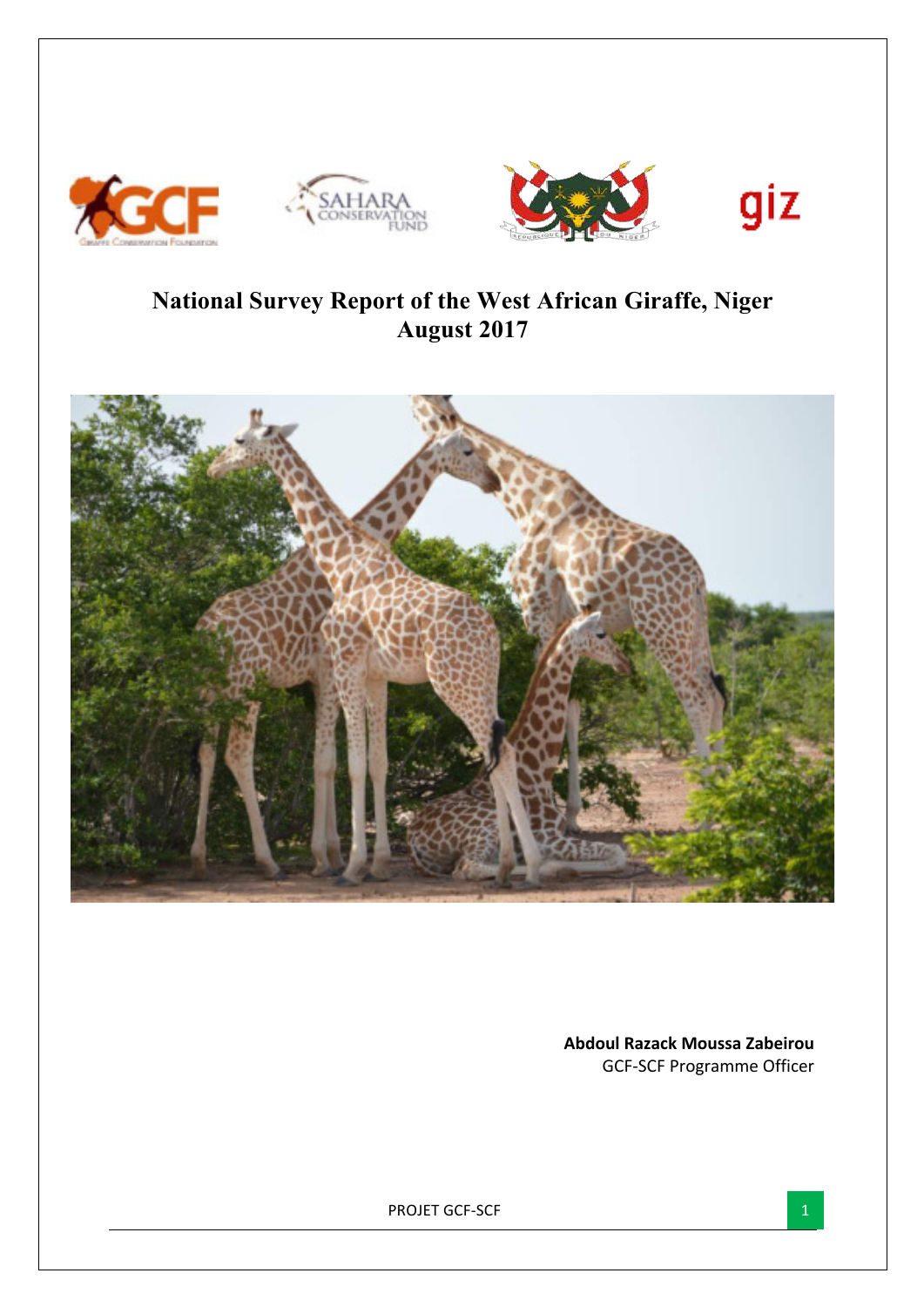# **Acronym**

| ASGN:   | Association pour la Sauvegarde des Girafes du Niger (Association for the            |
|---------|-------------------------------------------------------------------------------------|
|         | Safeguarding of Giraffes of Niger)                                                  |
| AVEN:   | Association pour la Valorisation de l'Ecotourisme au Niger (Association for the     |
|         | Valorisation of Ecotourism in Niger)                                                |
| DFC/AP: | Direction de la Faune, de la Chasse et des Aires Protégées (Directorate of Wildlife |
|         | Conservation, Hunting and Protected Areas)                                          |
| DGEF:   | Direction Générale des Eaux & Forêts (Directorate of Water & Forests)               |
| GCF:    | <b>Giraffe Conservation Foundation</b>                                              |
| SCF:    | Sahara Conservation Fund                                                            |
| NGO:    | Non-Government Organisation                                                         |
|         |                                                                                     |

# **Acknowledgement**

We thank the Government of Niger, in particular the Directorate of Water & Forests (DGEF) and the Directorate of Wildlife, Hunting and Protected Areas Management (DFC / AP) for its participation in the annual national survey. Additionally, we thank the following organisations for providing valuable finance for the National Survey of the West African giraffe in Niger: Giraffe Conservation Foundation (GCF), the Sahara Conservation Fund (SCF), the Association for the Valorisation of Ecotourism in Niger (AVEN), the RBT / WAP-GIZ, Born Free Foundation and St Louis Zoo.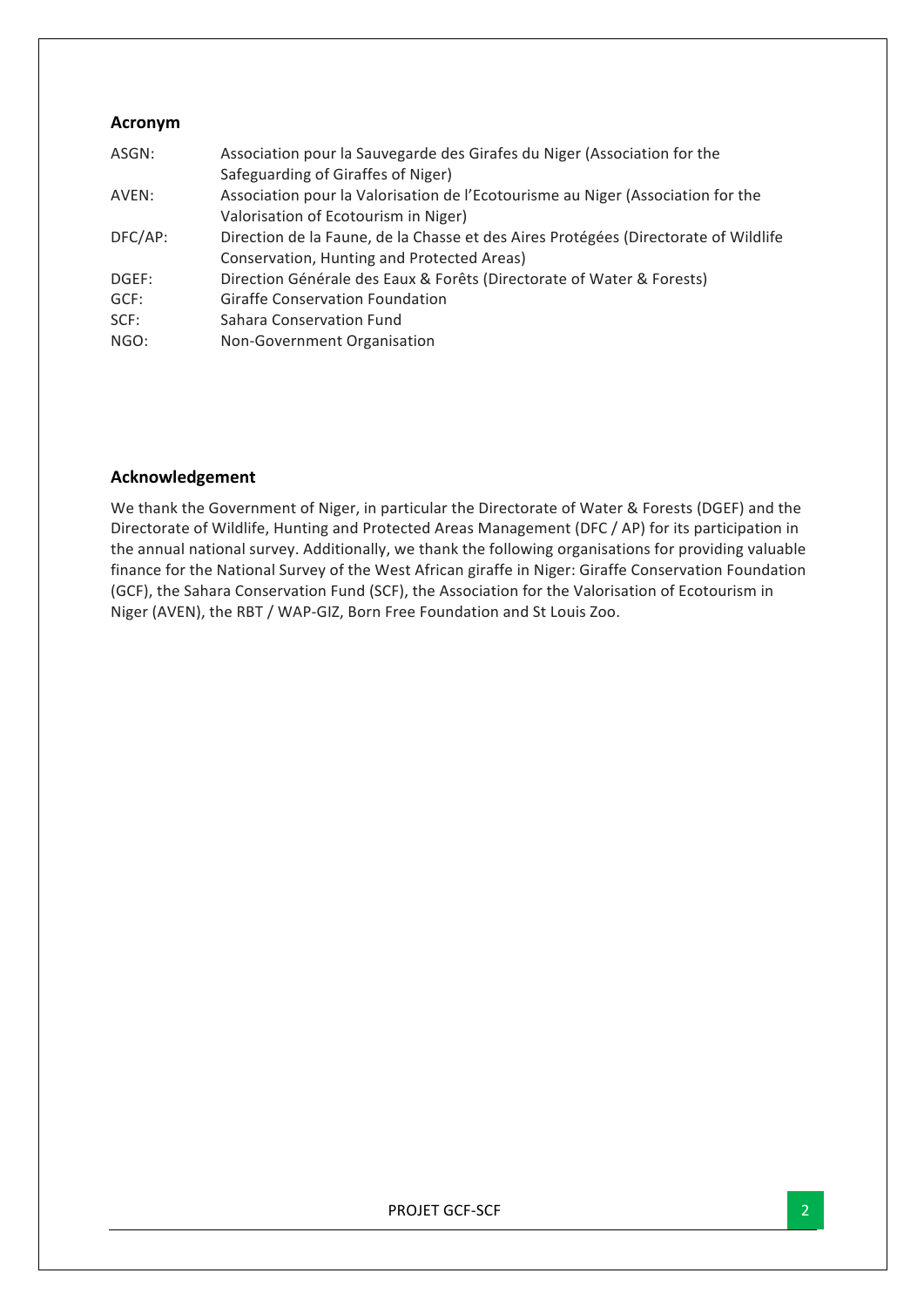# **Survey Team**

- **GCF-SCF:** Mr Abdoul Razack MOUSSA ZABEIROU (Programme Officer) Ahmed Oumarou (Driver)
- **DFC:** Mr Ibrahim MADOUGOU (Chief of Wildlife Division) Mr Harouna Nagoundaye Mr Ibrahim Issoufou Mr Arfou Saley Ms Ousseina Magalé, Mr Issaka Maman (chargés de programme), Drivers (2) Stagiaire
- AVEN: Guides (3)
- **ASGN:**  Hamadou Oumarou
- **Drone Africa Service-GIZ:** Mr Abdoul Aziz Kountché

Mr Eric Van Sprundel



**Figure**. Survey Team, AVEN offices, Koure, Niger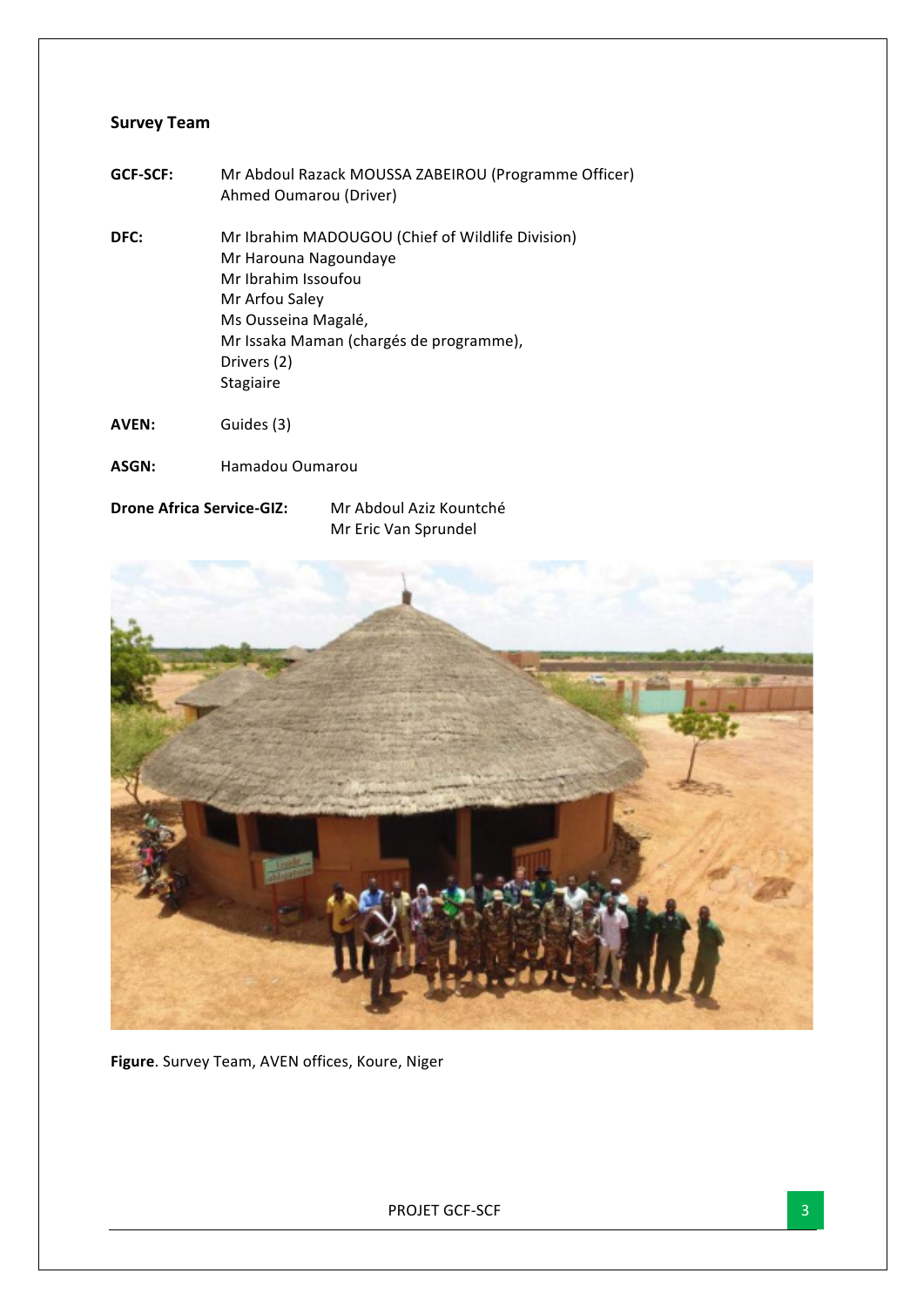## **Introduction**

The endangered West African giraffe (Giraffa *camelopardalis peralta)* live freely in an anthropised environment in the transition zone of the Biosphere Reserve of Park W, Niger. Demographic pressure and agricultural practices in this area pose a threat through habitat fragmentation of these West African giraffe, prompting them to change their behaviour over the last few decades.

As part of the conservation of the West African giraffe, the Government of Niger with GCF-SCF and local and international collaborative partners (ASGN, AVEN and RBT / WAP-GIZ Project) undertook the 2017 Annual Survey of the West African giraffe in Niger from 27 July  $-$  12 August 2017 with additional financial support from Born Free Foundation and St Louis Zoo.

The main objective of survey was to determine the current population number and dynamics of the last remaining West African giraffe population of Niger. Specifically, the three aims were to:



- Count the giraffe in Niger.
- Collect as much information about the existing count method as possible to improve it using the Cybertracker and computerize the method for Giraffe Spotter: Wildbook for Giraffe.
- Discuss giraffe conservation and awareness with local people living with the giraffe.

## **Methodology**

A systematic counting method of the whole population was undertaken, the same as previously used. This method uses direct observation of all individuals and individual photos of the left and right profiles of the giraffe are taken. Additionally, GPS location is recorded and the age and sex of the individual. All surveys were carried out using three vehicles.

Each team (one per vehicle) consisted of four people and their specific roles were: a

- Photographer  $-$  photograph all individual left and right profiles of the giraffe and communicate detailed information of each photo number to the recorder.
- Recorder notes all photo numbers, GPS and any additional population dynamics data and observations made
- Guide  $-$  acts as an additional observer and subsequently responsible for identifying any giraffe observed using photo albums establish which had all known individual IDs in them.
- Driver

Across the Kouré Region (central or giraffe zone), three teams worked for ten (10) days (27 July – 5 August) to individually identify all giraffe observed. The Kouré Region is 'home' to most the giraffe population at this time of year and hence significant amount of time spent there. In Fandou and Dingazi (off-center area) Regions, giraffe surveys were undertaken over two days and three (3) days (8-12 August), respectively, using two vehicles.

PROJET GCF-SCF 4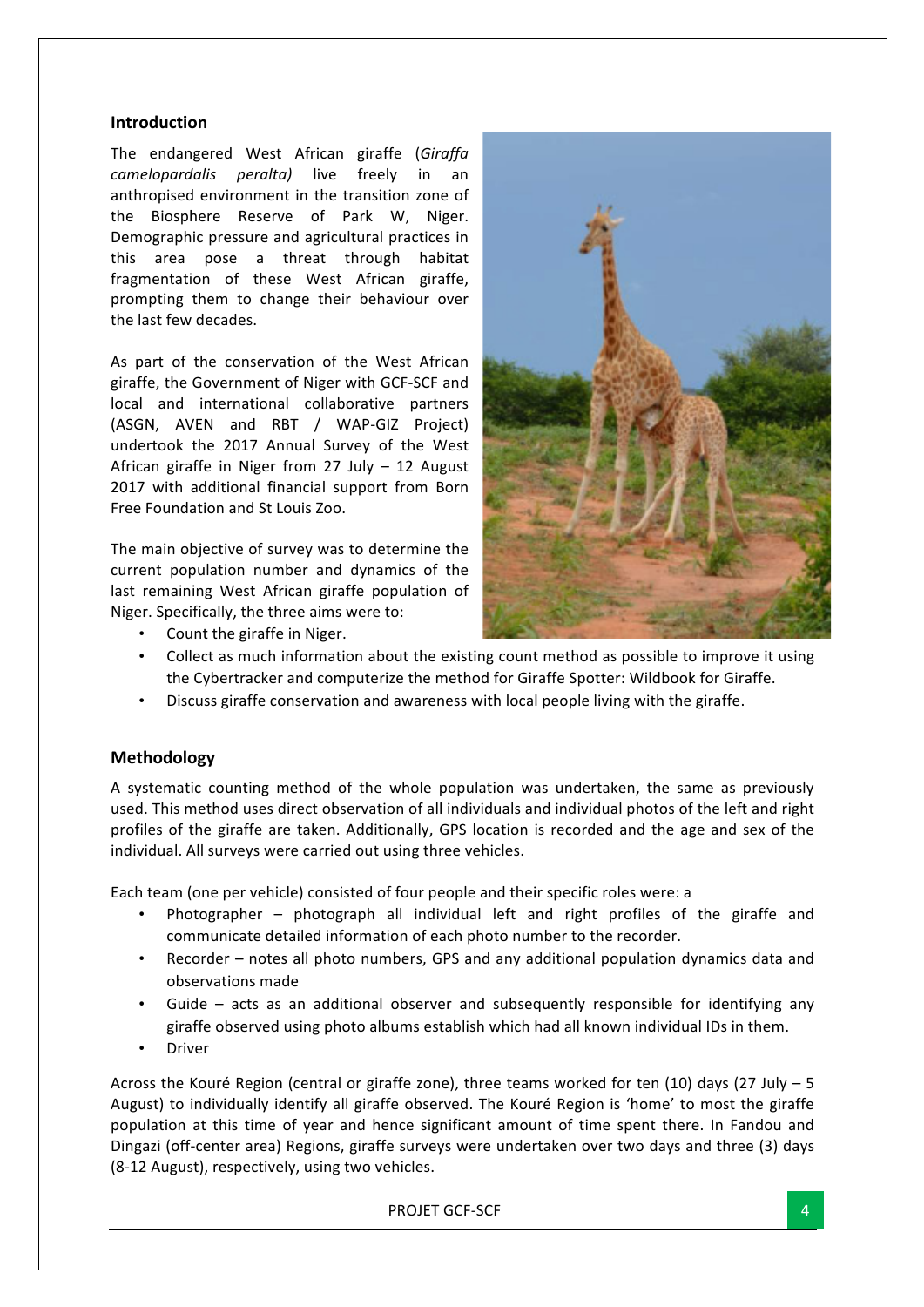# **Results**

In the Dingazi Region, more than 100 individuals were observed, twice as many during the 2016 Annual Survey. In the Fandou Region, 10 giraffe were counted, compared to no individuals in 2016.

Throughout the field surveys, a total of 783 giraffe were photographed including: 136 calves (individuals aged 0-6 months), 197 juveniles (individuals aged 6-18 months), 181 subadults (individuals aged 18 months to 4 years) and 269 adults (individuals  $>$  4years).

Once out of the field, the photos were individually assessed and duplicates removed, whilst notes were made on those individuals observed in previous years and who were not observed this year or found dead.

|                               | <b>Adults</b>  | <b>Subadults</b> | <b>Juveniles</b> | <b>Calves</b>  | <b>Total</b> |
|-------------------------------|----------------|------------------|------------------|----------------|--------------|
|                               |                |                  |                  |                |              |
| Males observed                | 79             | 11               | 7                | $\mathbf{0}$   | 97           |
| Females observed              | 130            | 22               | 16               | $\overline{0}$ | 168          |
| New Males observed            | $\overline{2}$ | $\mathbf{1}$     | 20               | 17             | 40           |
| New Females observed          | $\overline{2}$ | 6                | 12               | 25             | 45           |
| Males not observed            | 104            | 23               | 27               | $\mathbf{0}$   | 154          |
| Females not observed          | 86             | 15               | 11               | $\theta$       | 112          |
| <b>Total</b>                  | 403            | 78               | 93               | 42             | 616          |
| Deceased giraffe 2016-17      |                |                  |                  |                | 9            |
| <b>Total (estimated 2017)</b> |                |                  |                  |                | 607          |

Based on the methodology used, the total population of West African giraffe in Niger (and the world  $-$  as only remaining) is estimated at 607 individuals. This is an increase of 11.71% on the 587 individuals estimated in 2016 (see Appendix 1 for the distribution table of the giraffe population in Niger).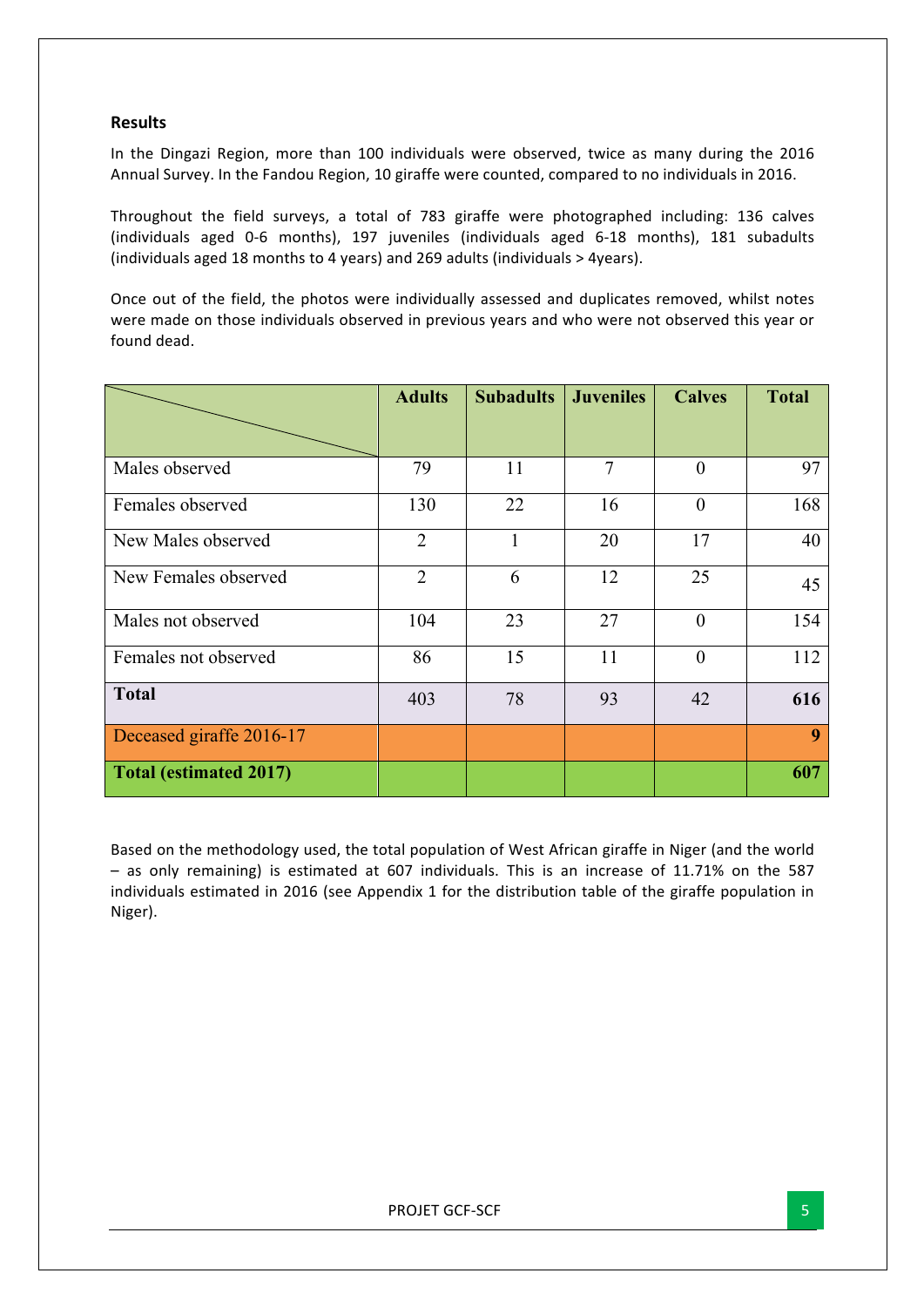

**Figure.** Survey routes undertaken across all three areas and distribution of giraffe, Niger

#### **Drone Trial – Survey**

With the support of GIZ, a drone was trialed in the Kouré Region for the first time for the annual survey. The drone made it possible to map the area quicker than using vehicles, as well as managed to capture some images and video of the giraffe.

The drone was used over six  $(6)$  days  $(24-29$  July) but was inadequate to share the exact locations with the survey teams so they could count them. Additionally, the ability to capture both the left and right profiles of individual giraffe was not possible because of the noise created by the drone was too much when it attempted to get close to the giraffe, and thus resulted in them moving off. As the camera on the drone had a limited zoom, which is important for individual identification and records for new giraffe calves, the drone would have needed to be relatively close. Therefore, while the drone was valuable for broader area mapping, it was not possible to undertake accurate surveys and identify individuals.



PROJET GCF-SCF 6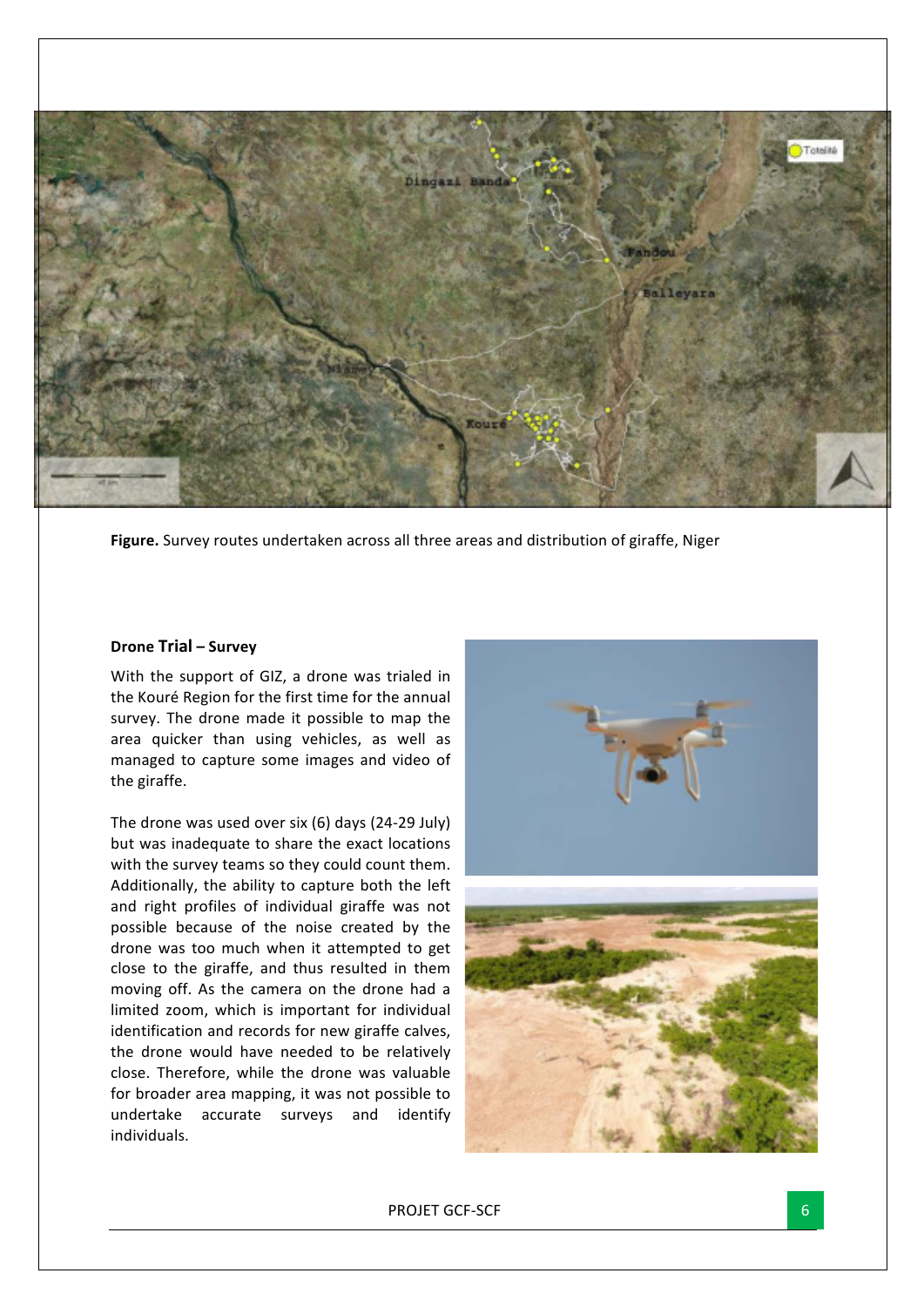### **Data Pre-Processing**

Nightly, each of the survey teams came together and collated all data recorded during the day. Each team reviewed the details provided including the age and sex of the individuals, as well as reviewed individual photos to see if they could identify the giraffe observed - matched against previous years' photo album photos.



#### **Meeting with local actors**

During the annual survey, the GCF-SCF team held a meeting with the AVEN guides to discuss current and future giraffe conservation activities in the region. During the meeting AVEN representatives outlined a range of local development actions which they feel would be good to develop further e.g. livestock health support, microcredit programme, bush regeneration and increasing number of wells. Additionally, AVEN is interested to have new uniforms financed and create environmental education projects locally across the giraffe zone.

In Dingazi and Fandou Regions, we held meetings with various actors including the Mayor, the Ministry Forest Chief and a local facilitator working for ASGN in Fandou. Improving local development support across the regions was highlighted.



PROJET GCF-SCF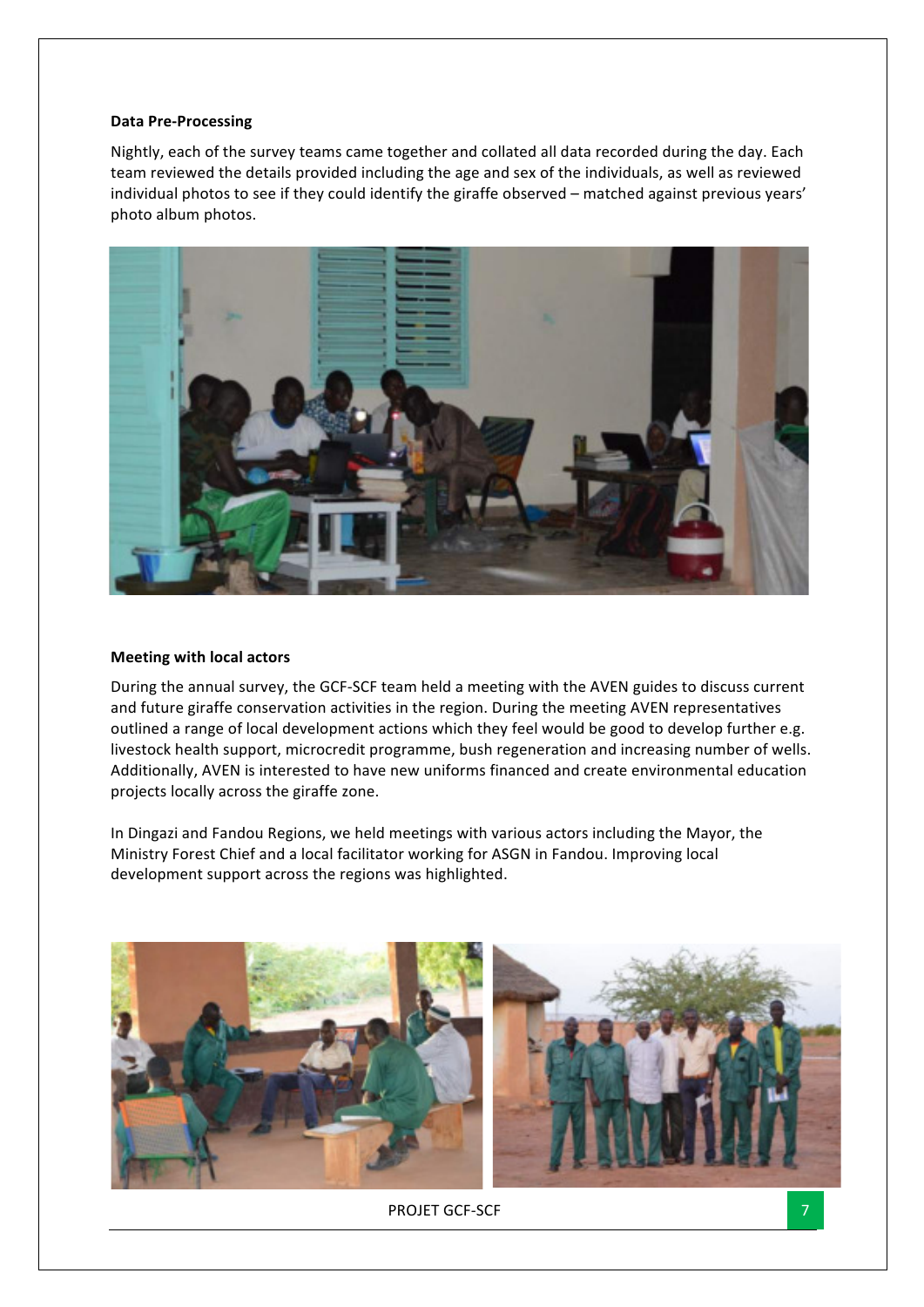## **Human-Giraffe Conflict**

As a result of the giraffe moving into the Koure Region and surrounds in the 1990s, the level of human-giraffe conflict has increased with the increasing giraffe and human population numbers. As a pure communal landscape where the giraffe live, they have been recorded to regularly damage fields and gardens as a result of walking through them (none are fenced) or foraging on them e.g. cowpeas. mangoes. Some of the local community often herd the giraffe away from their crops but at night can be observed returning in areas.

Fortunately, many of the local community are very cooperative and support the conservation of the giraffe, in particular the population of Fandou. who assisted the teams on a voluntary basis to locate the giraffes to count them in spite of the damage caused by them.



#### **Habitat loss and degradation**

Cutting firewood in the giraffe core habitat has and continues to be a major threat to the loss degradation of giraffe habitat. Additionally, the loss of vegetation is limiting the availability of forage for giraffe and as such it is likely increasing human-giraffe conflict as they eat cowpea crops.

During the survey, we intercepted people who had cut 'green' wood in the central area, and thus the Ministry Forest staff seized the wood. However, for the sake of giraffe a greater effort around maintaining the current vegetation is required, as well as opportunities to increase where possible through targeted revegetation programmes.



PROJET GCF-SCF 8